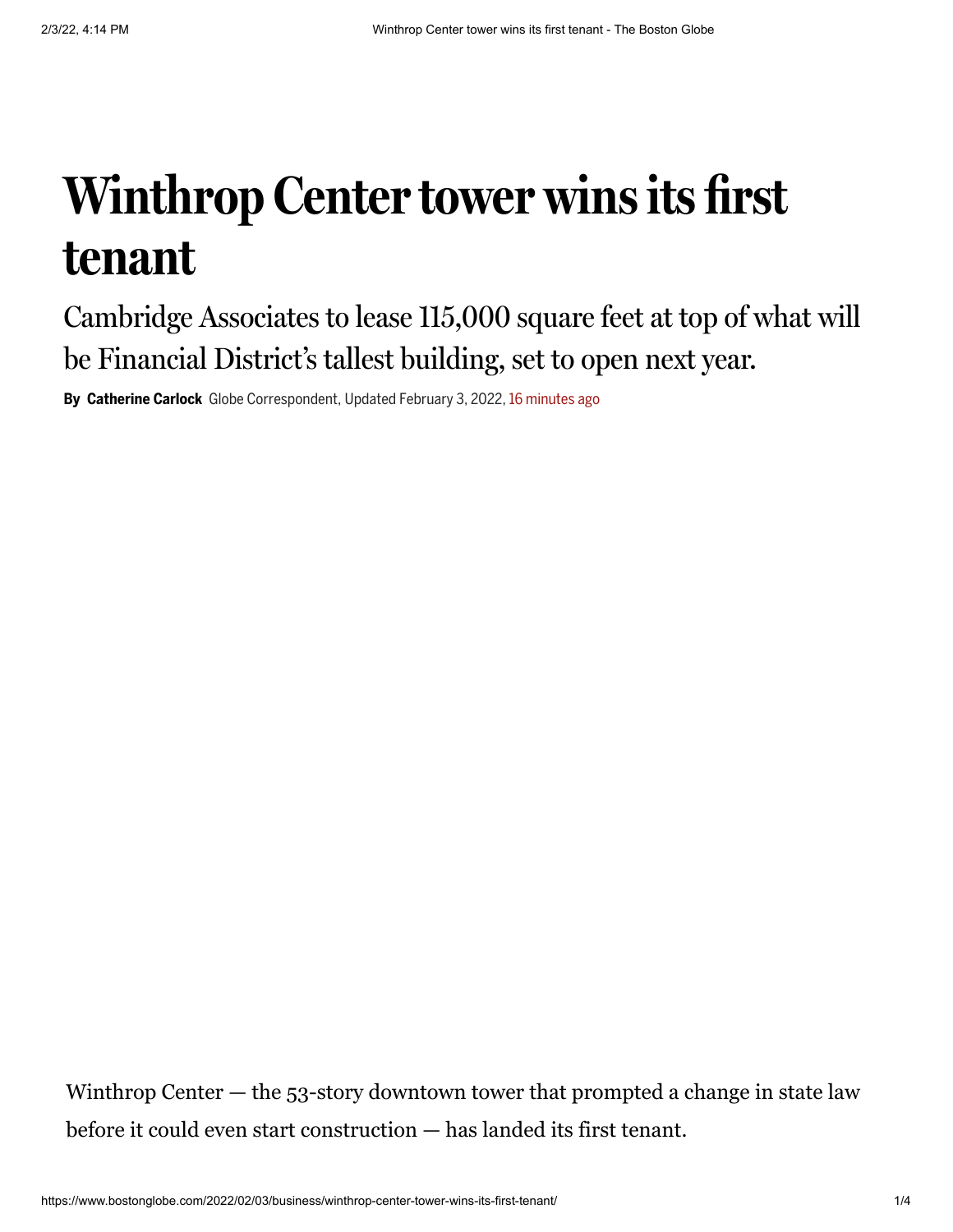International investment firm Cambridge Associates said Thursday it will move its headquarters into 115,000 square feet in the 691-foot tower now under construction in Boston's Financial District.

The 15-year lease is among the largest office deals downtown since the arrival of Covid-19 in Boston nearly two years ago, and the first major tenant for a tower that was almost halted mid-construction when it lost construction financing in the pandemic's first year.

David Druley, CEO of Cambridge Associates, said Winthrop Center's "bold commitment to sustainability" drove the firm's decision to move.

"While our work in sustainable and impact investing is valued by a large portion of our clients, it is essential that our commitment to sustainability shows up beyond investment portfolios and within the walls of our firm as well," Druley said in a statement.



Winthrop Center is the latest project of MP Boston, the local arm of real estate development firm Millennium Partners. In designing and marketing the tower,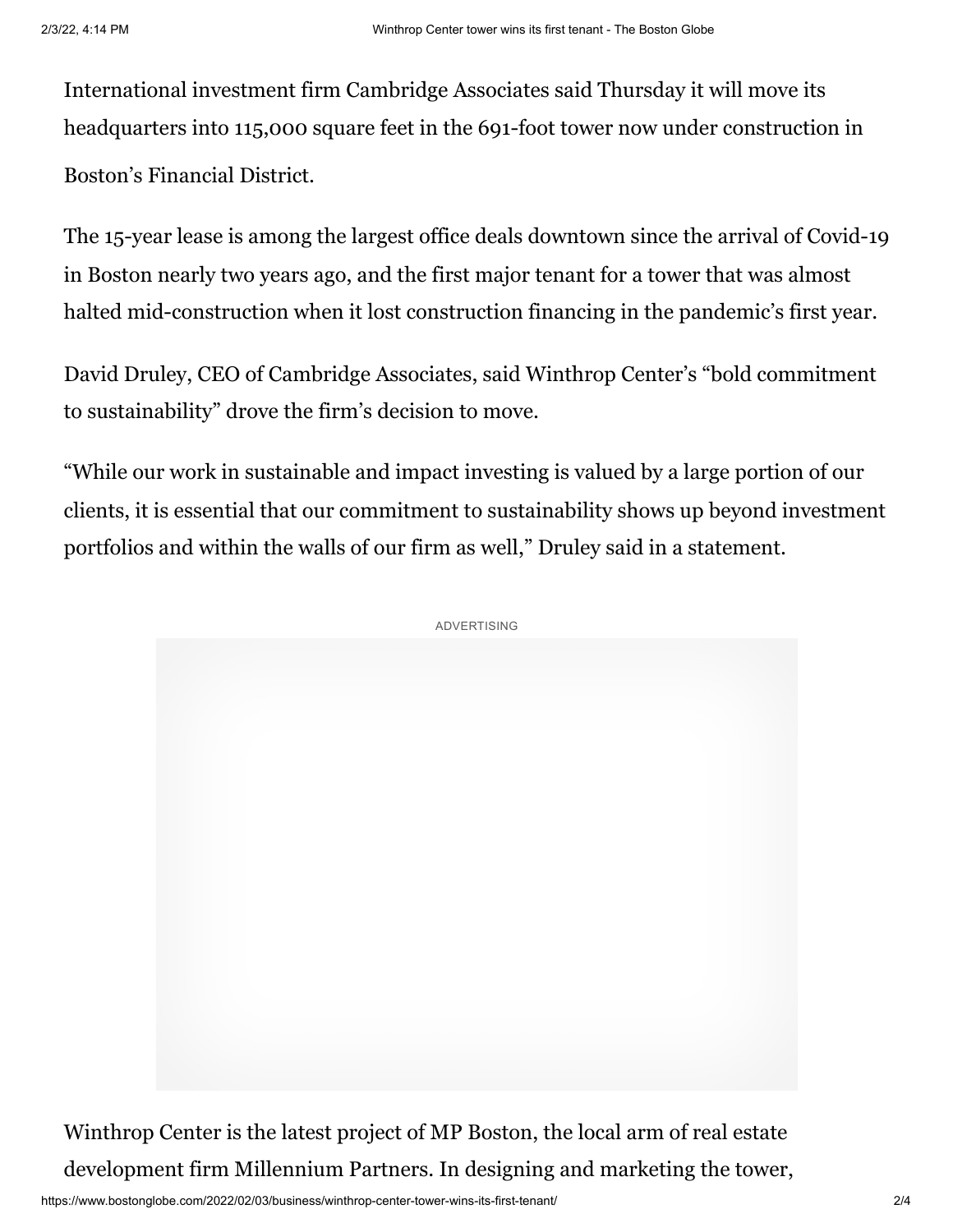developers set ambitious sustainability and energy-efficiency goals, partnering with

MIT's Environmental Solutions Initiative and aiming for Winthrop Center to be the world's largest so-called "Passive House" office building.

Millennium Partners invested "multi tens of millions of dollars" in the building's design, much of which went to making the tower more energy efficient., said Millennium founder Christopher Jeffries.

"We want this building to use less energy than any other building," Jeffries said.

Boston as a whole is taking a stricter approach to sustainability and emissions reduction. The city has implemented "BERDO," or the Building Energy Reduction and Disclosure Ordinance, which requires some buildings to begin cutting emissions as early as 2025. What's more, newly elected Mayor Michelle Wu campaigned on the importance of sustainability, pledging to make Boston a "Green New Deal" city.

The lease marks a milestone in the lengthy saga to build Winthrop Center, which began in 2016 when Millennium and Handel Architects beat out several of Boston's other bestknown developers for the rights to what was then a crumbling city parking garage.

[Their project's lengthy development-review process was then extended by a](https://www.bostonglobe.com/business/2016/10/31/shadow/FcG7vgu2HbrjBdg18ay9XP/story.html?p1=Article_Inline_Text_Link) debate over the amount of shadow the building would cast on Boston Common and Public Garden, prompting then-Mayor Martin J. Walsh to submit a home-rule petition to Beacon Hill to allow for the skyscraper to be built. The \$1.3 billion tower eventually broke ground in October 2018.

Covid-19 dealt a major blow to both the Boston office market and Winthrop Center in particular. After Millennium spent hundreds of millions of dollars digging its foundation, the project's construction loan fell through in the early weeks of the pandemic, leaving Millennium [scrambling](https://www.bostonglobe.com/2020/10/18/business/keep-winthrop-center-project-going-developer-turned-financing-abroad/?p1=Article_Inline_Text_Link) for the cash to actually build the tower.